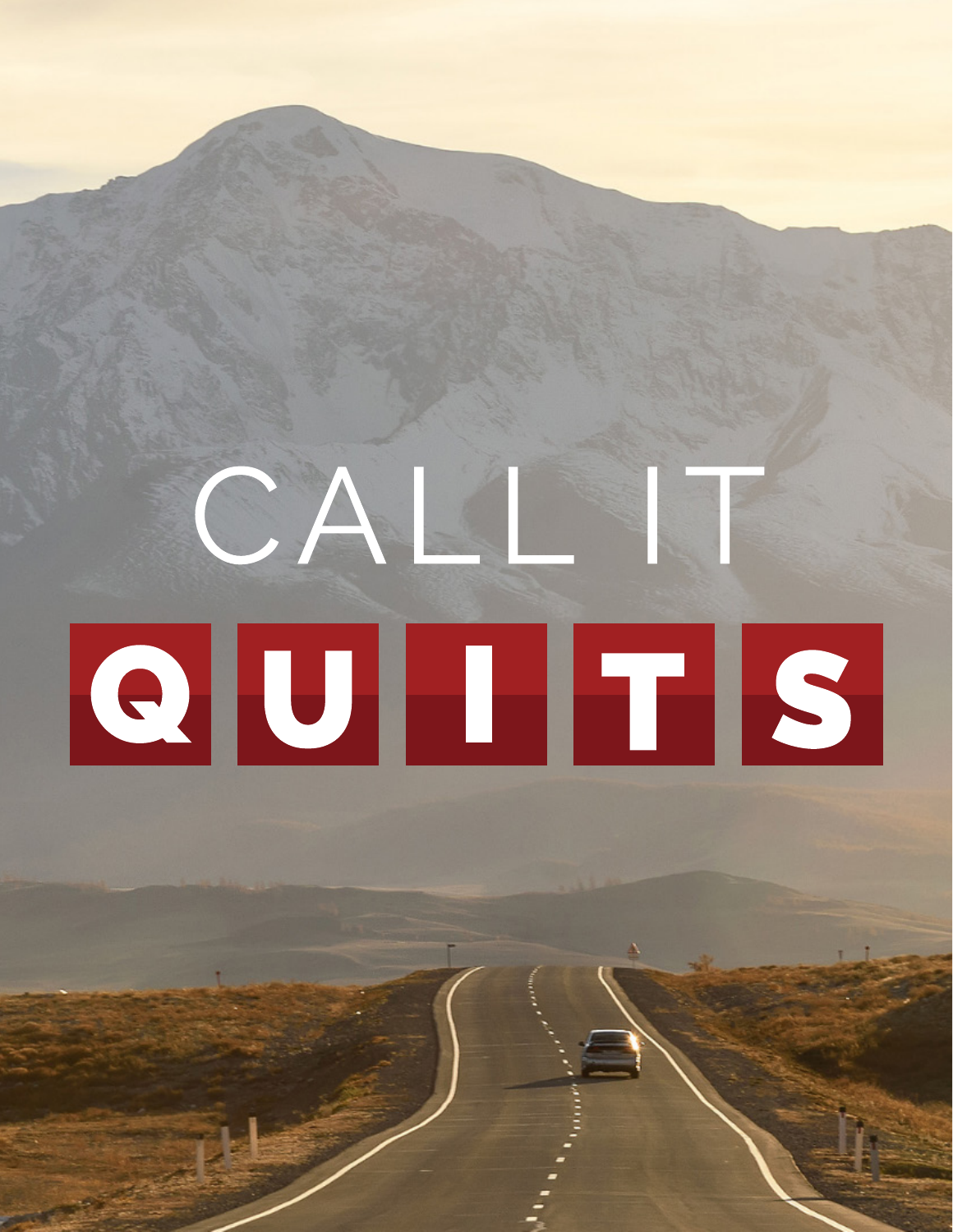## **DAY 1-** *Knowledge??*

At college graduations something that always catches my attention, and curiosity, are those members of the facility that have earned high degrees in multiple disciplines. One of my professors had 5 doctorates. That's a lot of schooling. It reminds me that some people enjoy learning so much they can become "professional students". They never stop learning, but go on from one subject to another.

In the time of the early church, the Greeks had a love of learning and knowledge. Because of this, they developed various schools of learning with Hippocrates, a Greek doctor who made many contributions to medicine, founding the first school of medicine, and was the first place where medicine was separated from philosophy and religion.

In his second Epistle, Peter refers to "knowledge" 5 times in his opening statements (vv 2, 3, 5, 6 & 8). Because of the Greek influence and understanding of knowledge, and our thinking today, it is important for us to understand what the "knowledge" that Peter is describing is, and what it is not?

Peter uses two different words to describe knowledge. The first is epignōsis. This type of knowledge is used to describe the state of knowing another person. This knowledge is not just being aware of another's existence, but the knowledge that comes from being in a relationship with the other person.

This was the type of knowledge Peter was referring to when he said;

Grace and peace be yours in abundance through the knowledge of God and of Jesus our Lord" (v 2)

His divine power has given us everything we need for a godly life through our knowledge of him who called us by his own glory and goodness. (v 3)

For if you possess these qualities in increasing measure, they will keep you from being ineffective and unproductive in your knowledge of our Lord Jesus Christ. (v 8)

As believers, we need to have a growing knowledge of Jesus. This can only be achieved as we stay in

relationship with him through the Holy Spirit.

The other word for knowledge is gnōsis and is used to describe the understanding one gets from learning and experience. You can see this in verses 5-6 as Peter describes a progression of one growing in goodness and knowledge and finally self-control.

Peter was not describing this "knowledge" in regards to obtaining salvation. As James declared "Even the demons believe that (in God)—and shudder." (Ja 2:19). Sadly, this is the case for many today. They believe that Jesus existed and was a great moral teacher, but their knowledge of Jesus ends there. We'll explore knowledge deeper in our remaining lessons.

### Things To Ponder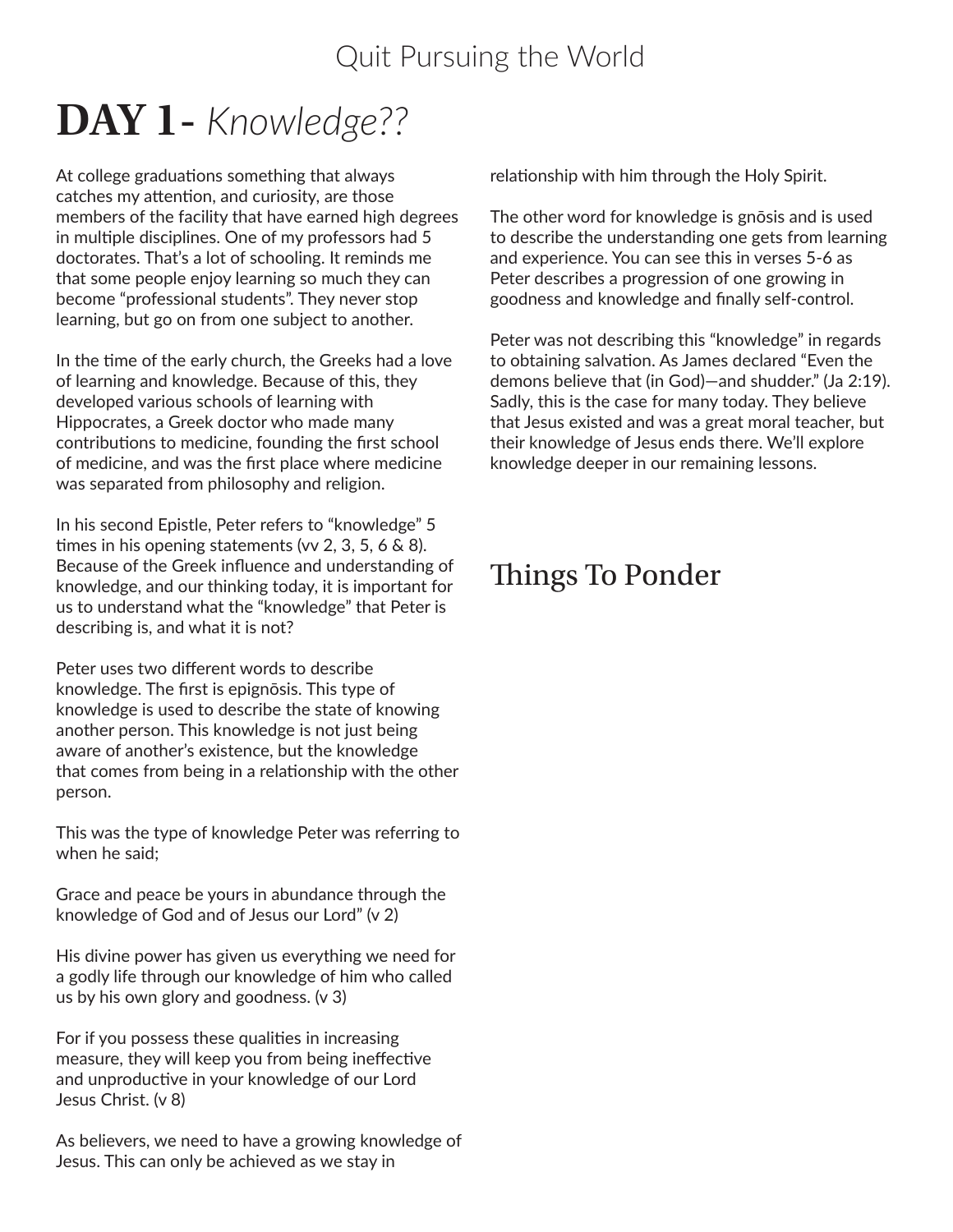### **DAY 2-** *Everything You Need*

Earlier I described how we need to "Cast all your anxiety on him" (2 Pe 5:7). Most would agree that this is easier said than done. We all have a tendency to hold on to worry. But why?

The need to control one's environment is a foundational part of what we would call "original sin". That desire to be in control so that we can determine our own outcomes. Adam and Eve wanted to be like God. They wanted to control their lives without God. We can hold on to worry thinking we can control things and make everything right.

This want to control also points to a fundamental problem of trust. We may hold on to worry because we simply don't trust God. We may not trust that God can or will resolve the problem the way we want it resolved. We may find ourselves thinking, subconsciously of course, "If only God would do what we think is best". That's how Adam and Eve acted out their lack of trust in God.

We also hold on to worry because we know what must be done and choose not to. Why? Usually because what must be done requires a change on our part, and we don't like to change, we prefer others' change for us. Again, control over others.

Eventually worry begins to wear us down. We hold onto the false idea, the lie that we can control things, people, situations. But we can't. So we worry more as anxiety starts to set and the walls of worry seem to press in harder and harder.

Once again God's solution is simple yet hard to do. We must humble ourselves before God. Peter told his readers, "Humble yourselves, therefore, under God's mighty hand, that he may lift you up in due time" (2 Pe 5:6). The idea of being humble before God goes against our sinful nature. We want to be in control. We want to be the master of our life.

But when we finally humble ourselves and acknowledge God's authority we find relief. God wants to take the burdens of life off of our shoulders so that under his mighty hand we can find joy and peace. King David said, "He guides the humble in what is right and teaches them his way." (Ps 25:9).

If you're experiencing a time of worry and anxiety, know that God loves and cares for you. He wants you to take your anxiety to him and trade it for joy and peace as he lifts you up. Know that "the Lord takes delight in his people; he crowns the humble with victory" (Ps 149:4). You can experience victory over worry.

#### Things To Ponder

What steps would you take to make sure you had everything you needed if you were taking a long trip? What would be the spiritual implications of this for life?

What are your favorite promises from God in the Bible? How do you find strength in remembering God's promises?

Do you find yourself being drawn back to the corruption of this world? How can you find strength in God to not fall back into sin?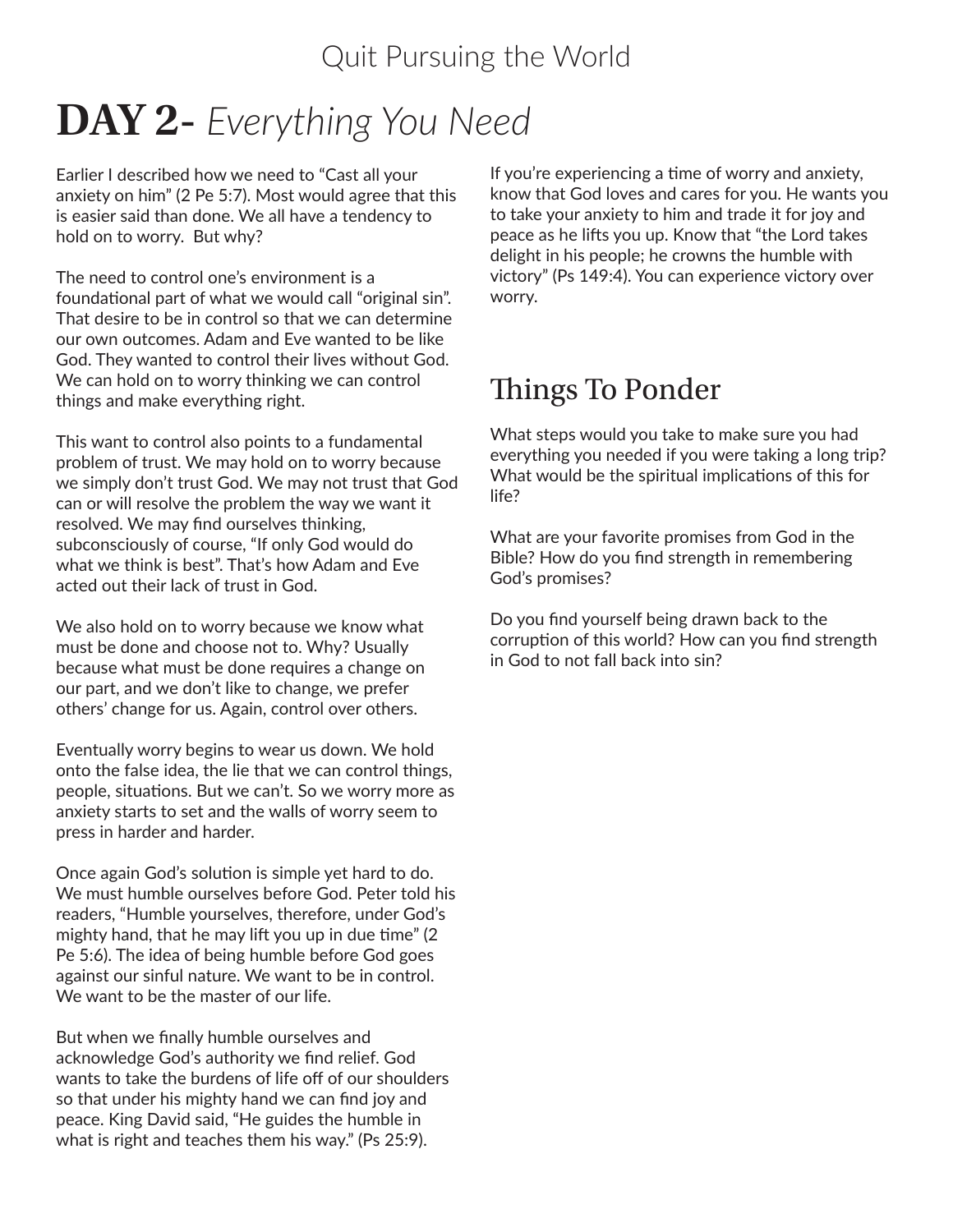## **DAY 3-** *Essential Christian Values*

Although the exact list can vary, health professionals tell us that in order to be healthy we need to eat a well balanced variety of foods from the various food groups. The idea is that each food group helps provide various nutrients our body needs, but that no one group has everything. Therefore, as we eat a balanced diet we'll get the nutrients we need to be healthy.

#### **(FYI, there have been some great studies done on the health benefits of dark chocolate)**

In his letter, Peter has just talked about believers growing in grace and peace in God, participating in the divine nature through Jesus. But to this point, it has only been "theoretical" in discussion. Peter now turns his attention to the practicality of how one can actively live one's life so they will not be ineffective and unproductive in your knowledge (epignōsis) of our Lord Jesus Christ (2 Pe 1:8). Peter then goes on to list a progression of virtues or qualities. Please take a moment to read 2 Peter 1:5-8.

 Peter begins with a clarification statement "for this very reason" (v 5) which forces the reader to look back at what was just discussed. Because of the new birth and the promises associated with it, Christians participate in the divine nature.

But this new birth does not rule human activity but shows the need to be growing in our relationship with God and Jesus as Peter tells the believers to "make every effort to add to your faith" (v 5). The Christian life is not to be sedentary or stagnant, but alive and flourishing, always building, always growing.

A quick glance at Peter's list of virtues (vv 5-7) is similar to Paul's list of the Fruit of the Spirit (Gal 5:22- 23). Both list goodness, self-control and love, while the remaining items all share similar themes. And while they are not the requirement for salvation, these attributes should be found in every believer's life as evidence of their salvation in Jesus.

Let's look at the virtues that believers should be adding to their faith: goodness, knowledge (gnōsis), self-control, perseverance, godliness, mutual affection, love (vv 5-7). We'll not go into each, but rather will talk about some general principles. First, and maybe most important, the list should NOT be interpreted as

a progression from one to the next. This interpretation can result in a mindset that one can never move on to the next, until one masters the first.

Second, all the qualities listed should be evident in the believers life, although their degrees of maturity may vary. Maybe you are doing good on goodness, but you see areas where self-control may be lacking. Or maybe mutual affection for other believers is good, but you need to work on loving your enemy.

Third, the attributes are to be possessed in "increasing measure" (v 8). The Holy Spirit is never done shaping us into the image of Jesus on this side of eternity. Last, know that possessing these qualities in increasing measure will "keep you from being ineffective and unproductive in your knowledge (epignōsis) of the Lord Jesus Christ" (v 8). Let me close with this thought. Although we tend to think of the great commission (Mt 28:19-20) first, in the early church the goal of every believer was simply to know (epignōsis) and become like Jesus (2 Pe 3:18, Eph 1:17, Phil 3:10, 1 Cor 2:2). Everything else was secondary.

#### Things To Ponder

How would you compare the Fruit of the Spirit (Ga 5:22-23) with Peter's list (2 Pe 1:5-7)? Similarities and differences.

How does thinking about the qualities Peter lists as not being progressive help you in your spiritual growth?

How can understanding that a believer's first goal is to be like Jesus help you grow? What can it free you from?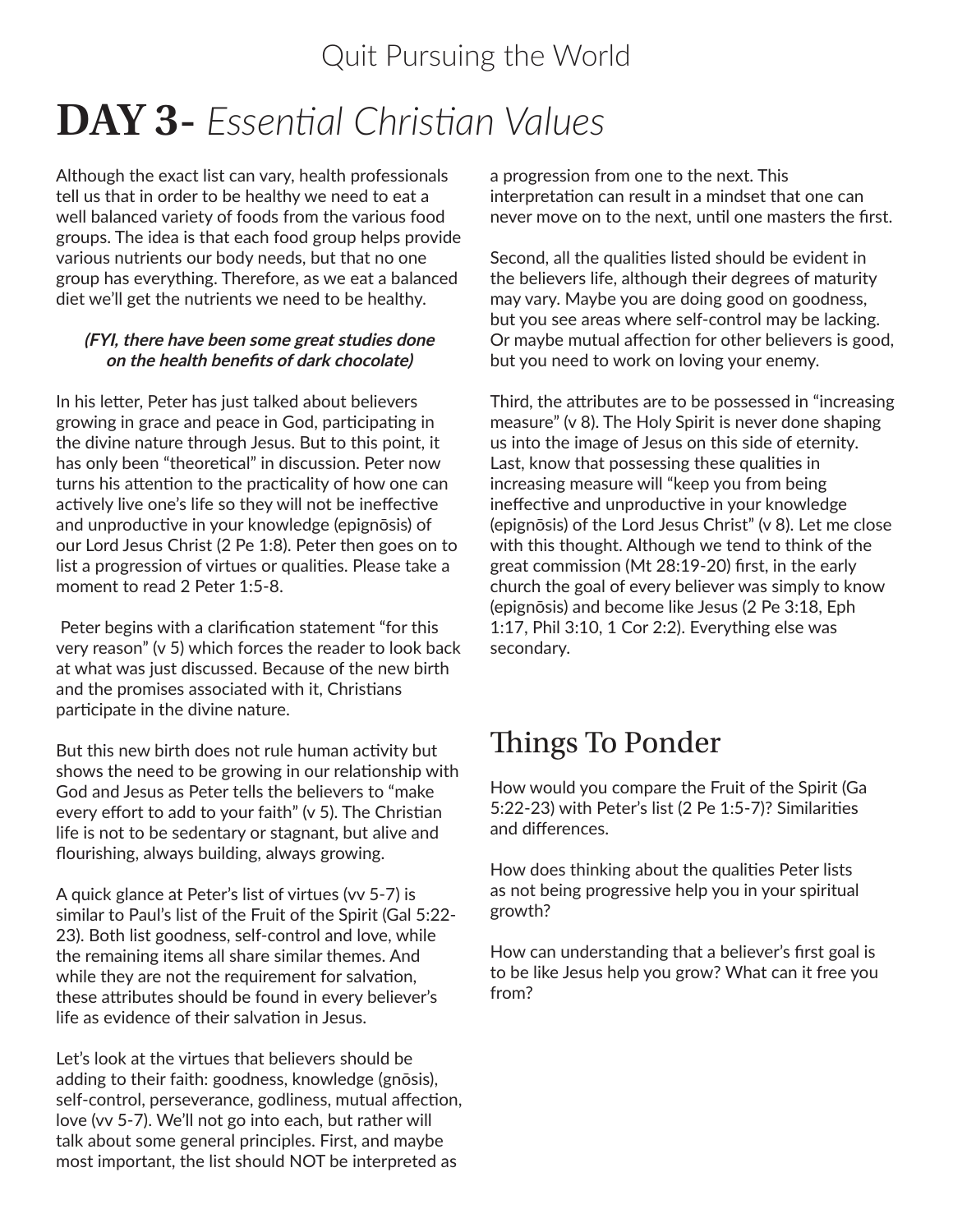### **DAY 4-** *A Warning & A Change*

The Greek language does not contain punctuation, leaving the translators to determine punctuation and placing of paragraphs. In the NIV verses 3-9 and 10- 11 are separate paragraphs, while in the NET verses 3-11 are one large paragraph. Most times this is not a cause for concern when interpreting a passage from the Bible, but it is something that the reader should know and understand. Thus my recommendation to always compare multiple translations.

A great Bible study method is to first identify some specific types of keywords in the passage. In this example we'll focus on how Peter uses words to either contrast, compare, or summarize his thoughts.

#### **(I've highlighted them in bold)**

**But** whoever does not have them is nearsighted **and**  blind, forgetting that they have been cleansed from their past sins.

**Therefore**, my brothers and sisters, make every effort to confirm your calling and election. **For if** you do these things**, you will** never stumble, and **you will**  receive a rich welcome into the eternal kingdom of our Lord and Savior Jesus Christ. (2 Pe 1:9-11)

Earlier Peter listed qualities that every believer should have in increasing measure (vv 5-7). Now he contrasts this with those who do not have these qualities as being "nearsighted and blind" (v 9). Interesting - can you be both nearsighted and blind at the same time? No, not literally. Peter uses the two hyperboles in combination as a metaphor depicting the fact that they have lost sight of the most important reality: God's forgiveness of their sin.

Peter's use of "therefore" (v 10) forces the reader to a decision point or self evaluation to confirm, or make sure of their "calling and election" (v 10). While there are differing viewpoints on the use of "election" here, there is universal agreement that all believers have been called by God to repentance.

Peter then lists two things his readers can rely on "if you do these things", referring back to verses 5-7. First you will never stumble (v 10), or as the NET lists "stumble into sin". Some have argued that "the loss of salvation" is in view here, but the meaning of "suffer

a reverse or misfortune" for stumble better fits the context. If a believer is adding to their faith: goodness, knowledge, self-control, perseverance, godliness, mutual affection, love, then they should not easily stumble in their faith and walk with Jesus.

Second, "you will receive a rich welcome into the eternal kingdom of our Lord and Savior Jesus Christ" v 11). When believers pass from this life to eternity Jesus is waiting to welcome them into God's eternal kingdom. Christians long to hear the words from Jesus, "Well done, good and faithful servant!" (Mt 25:21, 23).

#### Things To Ponder

How can reading multiple Bible versions help you better understand God's word?

How does the use of hyperboles "nearsighted and blind" help you understand the importance of having the qualities he lists in verses 5-7?

How easily have you "stumbled" in your relationship with Jesus? How can having the qualities Peter lists in verses 5-7 help you not to?